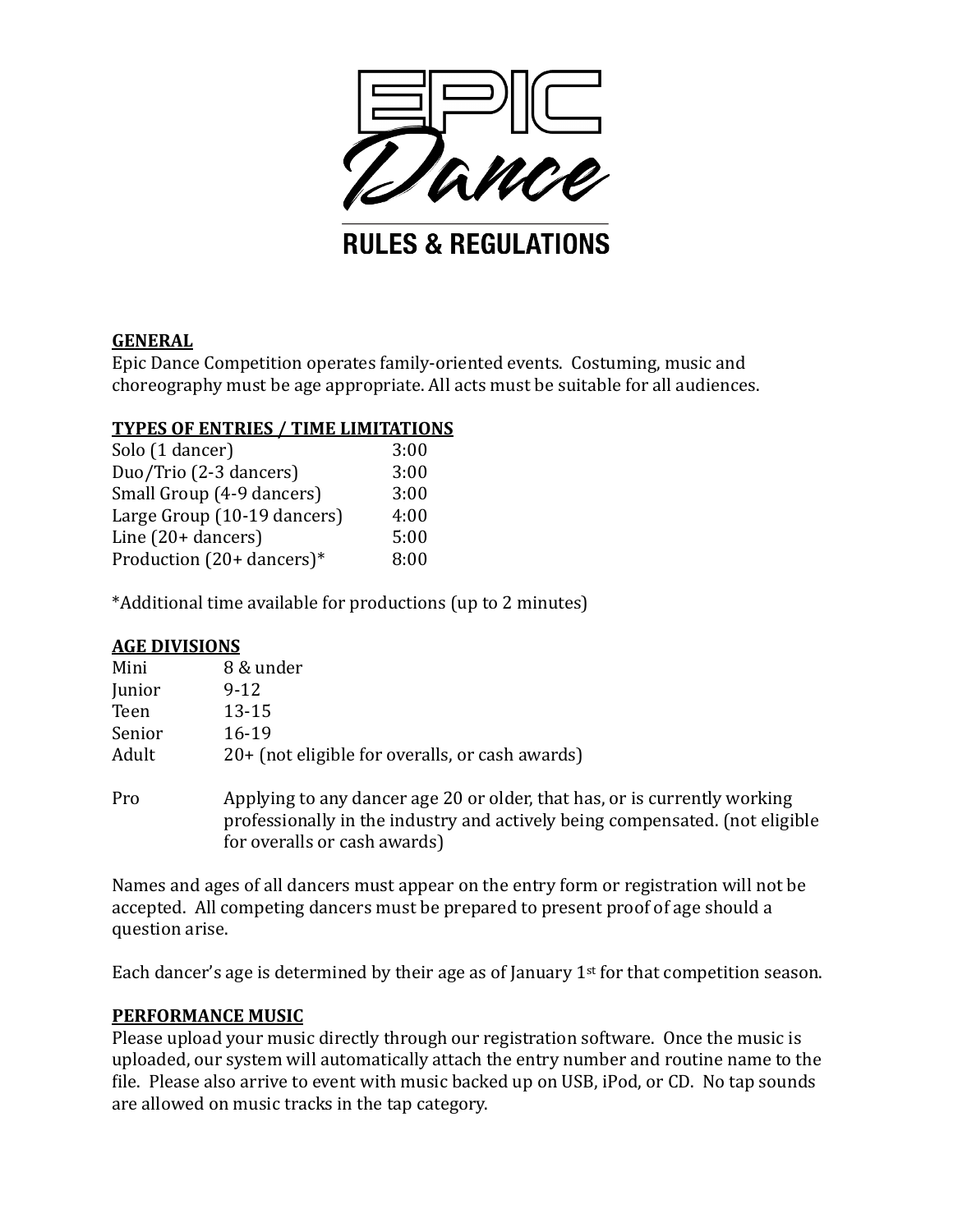PLEASE MAKE SURE THAT ALL COMPETITION MUSIC IS CLEAN, AGE APPROPRIATE AND DOES NOT CONTAIN PROFANITY. FAILURE TO COMPLY WITH THESE RULES MAY RESULT IN DISQUALIFICATION. NO REFUNDS WILL BE ISSUED.

#### **LEVELS OF COMPETITION**

*Novice*: A dancer taking less than 3 hours of class per week.

*Intermediate*: A dancer taking less than 5 hours of class per week.

*Elite*: A dancer taking more than 5 or more hours of class per week.

(These guidelines are strictly enforced)

#### **DANCE CATEGORIES**

| Acro               | Routine containing gymnastics passes*, flexibility moves, and/or<br>contortion movement. Must contain dance moves and choreography.           |
|--------------------|-----------------------------------------------------------------------------------------------------------------------------------------------|
| <b>Ballet</b>      | Routine must consist of ballet technique, classical steps and<br>movement, performed in soft shoes. No acro passes permitted.*                |
| Cheer              | Consisting of cheerleading, pom-pom, drill team and kick line.                                                                                |
| Clogging           | Routine using clogging technique and style.                                                                                                   |
|                    | Contemporary Routine consisting of modern and ballet technique, beyond standard lyrical<br>and jazz movement. Up to 3 acro passes permitted.* |
| Hip Hop            | Routine using primarily hip hop technique and moves.                                                                                          |
| Jazz               | Routines using primarily jazz technique. Up to 3 acro passes permitted.*                                                                      |
| Liturgical         | Routine using movements with an emphasis on praise and worship dance.                                                                         |
| Lyrical            | Routines must emphasize control utilizing the lyrics and mood of the music.<br>Up to 3 acro passes permitted.*                                |
| Modern             | Interpretive dance patterned after Graham, or Horton technique. Up to 3<br>acro passes permitted.*                                            |
| Musical<br>Theatre | Designed primarily for musical comedy and Broadway dancing. Mime, lip<br>sync singing, etc., are allowed.                                     |
| Pointe             | See ballet. Must be performed in pointe shoes. Up to 3 acro passes<br>permitted.*                                                             |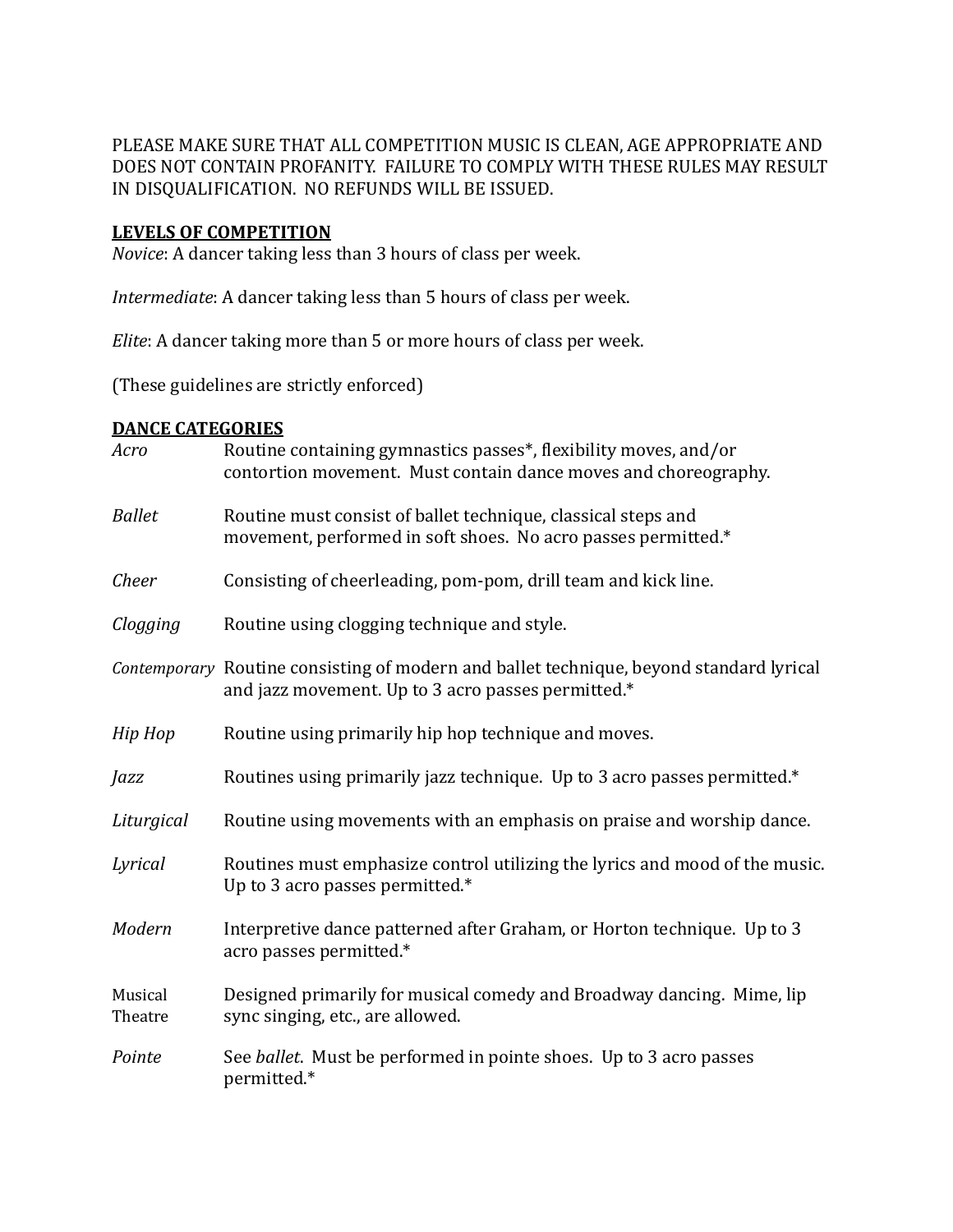*Tap* Routine utilizing tap technique. Up to 3 acro passes permitted.\* *Vocal* Routines involving singing only. No vocals permitted on tape. *Open* To encompass any form of dance not already listed.

\*Acro Pass- an acro pass is defined as a combination of two or more acro tricks. One single cartwheel or on single handspring, etc., constitutes a trick not a pass.

# **OTHER CATEGORIES**

## *EPIC DANCE PHOTO CONTEST*

- Entrants will submit their most "Epic Dance Photo."
- Each submission may contain only one performer.
- Submissions should be dance-related action shots that can take place in-studio, outside, or in any setting chosen by the entrant. Creativity is welcomed!
- Both landscape & portrait orientation will be accepted.
- Photos do not have to be taken by a professional.
- Please include photographer credit if applicable.
- Email submissions to promo@epicdanceinc.com. If submitting before the event, mail checks to: 221 Main St, #1093 Los Altos, CA 94022. (If submitting prior to the event, entrants must visit the merchandise table upon arrival).
- Sign up and submit at the merchandise table
- Cost per submission is \$10. Each dancer is limited to 2 submissions.
- Category cut off times will be announced during each event. Generally, on a multiple day event, submissions will be due by the end of the 2nd day.
- Winners will chosen by judges based on creativity, dance quality (technique, lines), & overall "Epic" feel. To be announced at the final award ceremony of the event.

# **THE IMPROV CATEGORY**

- Prior to each awards ceremony, registered dancers will be invited to perform a short improv on stage.
- Sign up and submit at the merchandise table
- Cost per submission is \$20.

# **ADJUDICATION**

Scoring is based on a 300 point scoring system:

| Epic Platinum      | $300 - 291$ |
|--------------------|-------------|
| Platinum           | $290 - 276$ |
| High Gold          | $275 - 261$ |
| Gold               | $260 - 246$ |
| <b>High Silver</b> | $245 - 231$ |
| Silver             | 230 - below |

Each judge will adjudicate based on the following scoring system: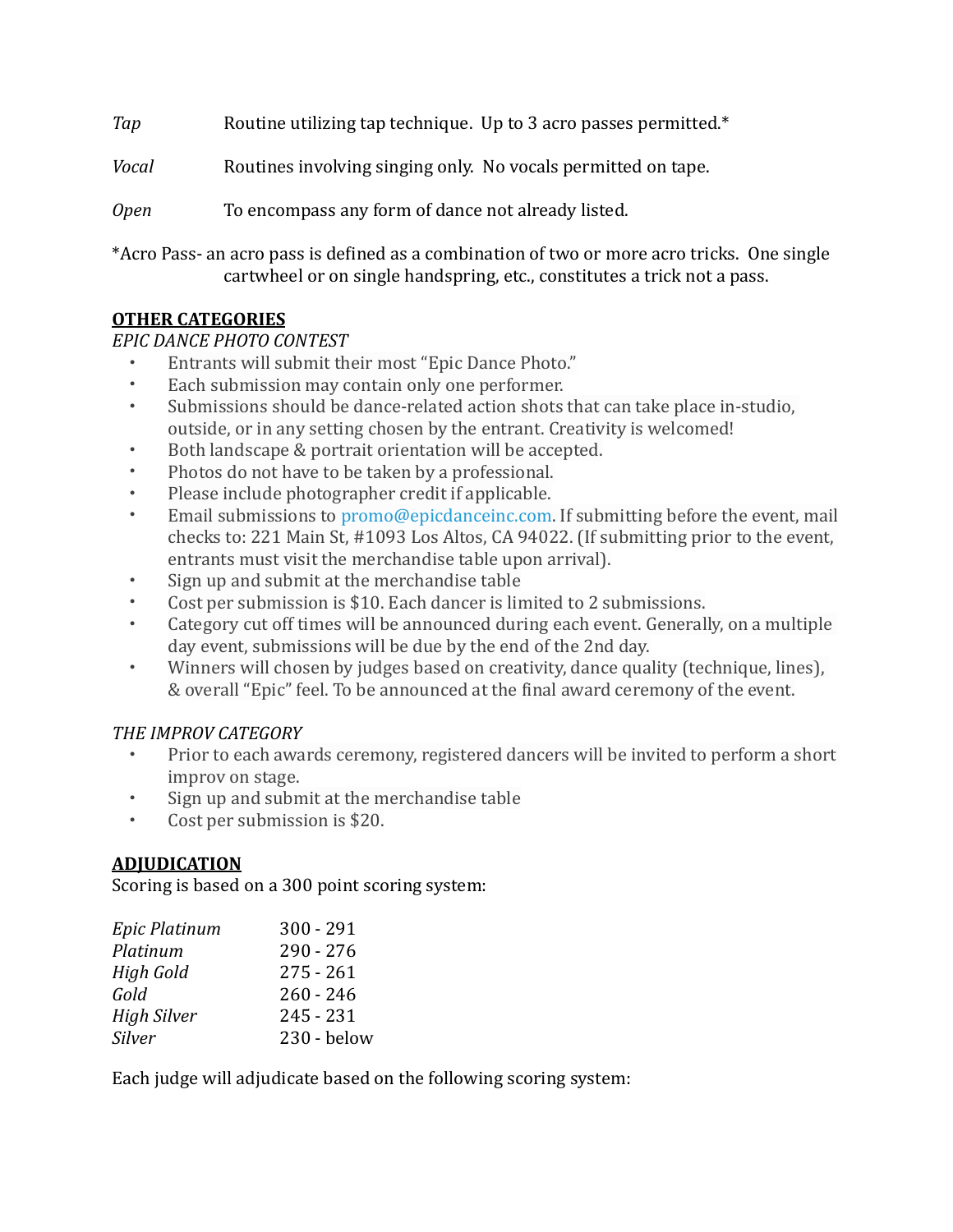| Technique                | 40% |
|--------------------------|-----|
| Presentation/Performance | 30% |
| Choreography             | 20% |
| Overall Appearance       | 10% |

3 judges consisting of teachers, choreographers, and working professionals, will be in attendance at each Epic Dance Competition event. Judges scoring is completely subjective and all decisions are final. All scoring sheets will be emailed to you the week after your event. During that time, judge's video critiques will also become available by logging into your Epic account.

## **TIES**

Ties will be permitted for general adjudication, but will be broken for overall awards. In the event of a tie, the highest technique score determines the winner. If there is a tie within technique scores, the winner will be determined at the judges' discretion.

## **AWARDS**

### *General Awards*

Each routine receives an award for general adjudication placement and is eligible for overalls and special awards.

## *Specialty Awards*

Special awards presented at each regional event include a Performance award, Curtain Call Award, Costume Award, Choreography award, Technique Award and Epic Dance Photo. Judges' Awards will also be presented during each event. All routines are eligible.

## *Overall/High Score*

If  $1-3$  routines are in a division, awards will be given to the top overall routine  $(1<sup>st</sup>)$ 

If 4 or more routines are in a division, awards will be given to the top 3 overall routines  $(1^{st}, 2^{nd}, 3^{rd})$ 

If 10 or more routines are in a division, awards will be given to the top 5 overall routines  $(1^{st}, 2^{nd}, 3^{rd}, 4^{th}, 5^{th})$ 

Soloists can only qualify for 1 overall award, in a given category.

\$50 scholarships awarded to top overall solo/duo/trio routines and \$100 scholarships awarded to top overall group routines in each category. Awarded to the studio for use in the following Epic season.

## *Continued next page...*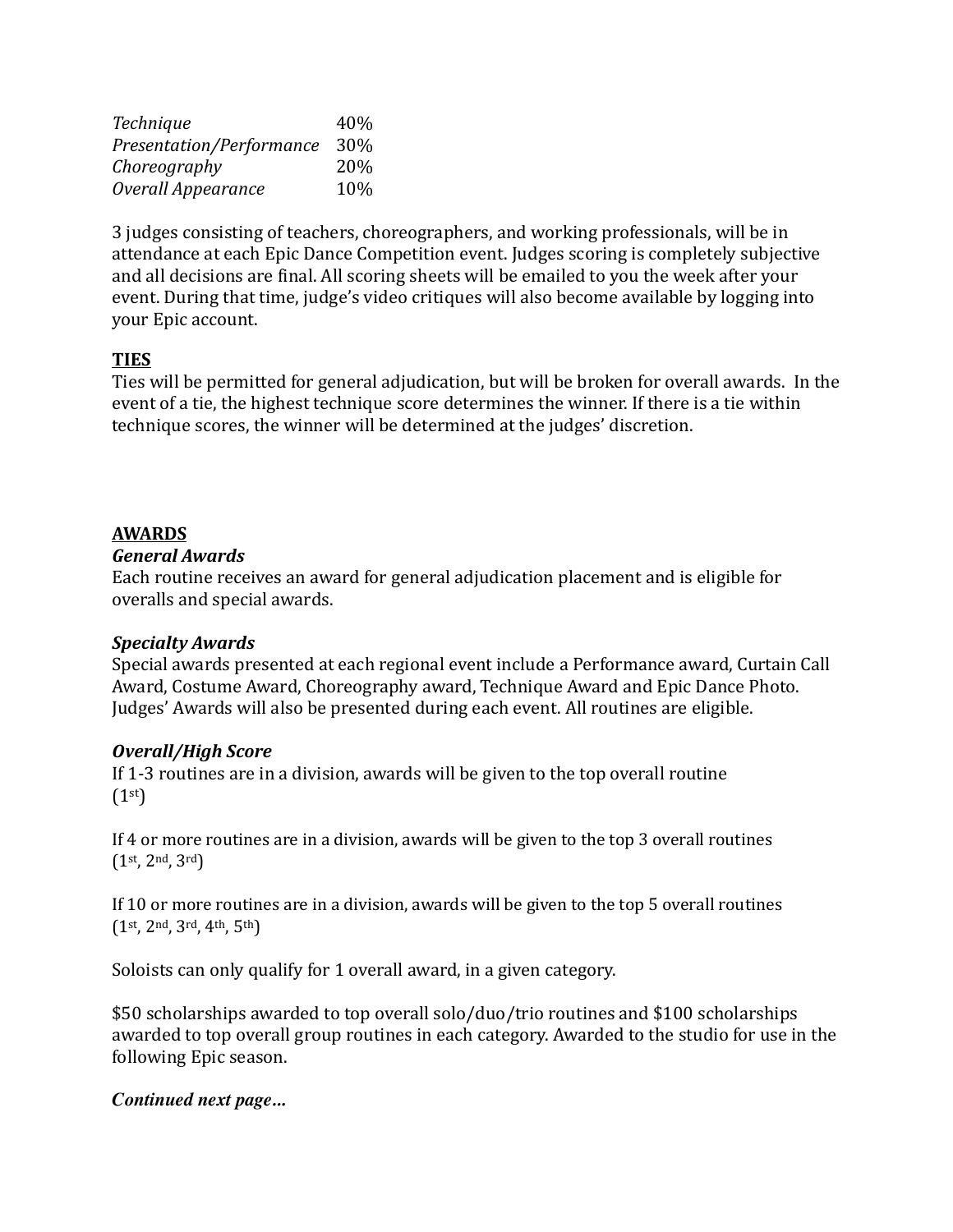### *Epic Event Overall*

The top 3 studios' group routines will be determined by the highest scores from the entire weekend of competition. The studio with the top overall score will be awarded a cash prize for their studio.

### **PHOTOGRAPHY/VIDEOGRAPHY**

For the safety of our performers, no video/flash photography is allowed inside theatre during the event. Failure to comply, could result in your removal from venue.

### **REFUNDS**

As we approach the upcoming season, we want our studios and families alike to feel comfortable when committing to our events. Your trust is important to us, so we've adjusted our registration policies to ensure your confidence.

Refunds will be issued in the case of illness or injury that occur prior to the event. Illness or injury must be documented with a doctor's note. Any applicable refund will be issued directly to the studio.

Full refunds will be provided for all registration fees in the case an event is cancelled for any reason. All refunds will be returned within 7-10 business days of the injury/illness or cancelled event.

Refunds will be made in the same form as the original payment. If you choose to pay with a credit card, there will be a processing fee of 3% deducted from your total refund. To avoid losing the 3% processing fee, studios have the option to push the entire credit to a future event. 

If you choose to pay with a check there will be no processing fee deducted. This policy will only be available if the event is cancelled in its entirety.

The registration terms are as follows: All registrations must be made 30 days prior to the event to allow for scheduling. All registrations must be paid in full 14 days prior to the event to guarantee your space at our event.

## **SCHEDULE**

A tentative competition schedule will be emailed to all registered studios 1-week prior to the event.

### **PROPS**

Props such as knives, guns, swords, paint, confetti, or those containing fire/water are not permitted. Also not permitted are animals and people not registered.

The assembly and disassembly of props on stage cannot exceed 5 minutes total. The studio is responsible for cleaning the stage of any props or debris following their performance. If